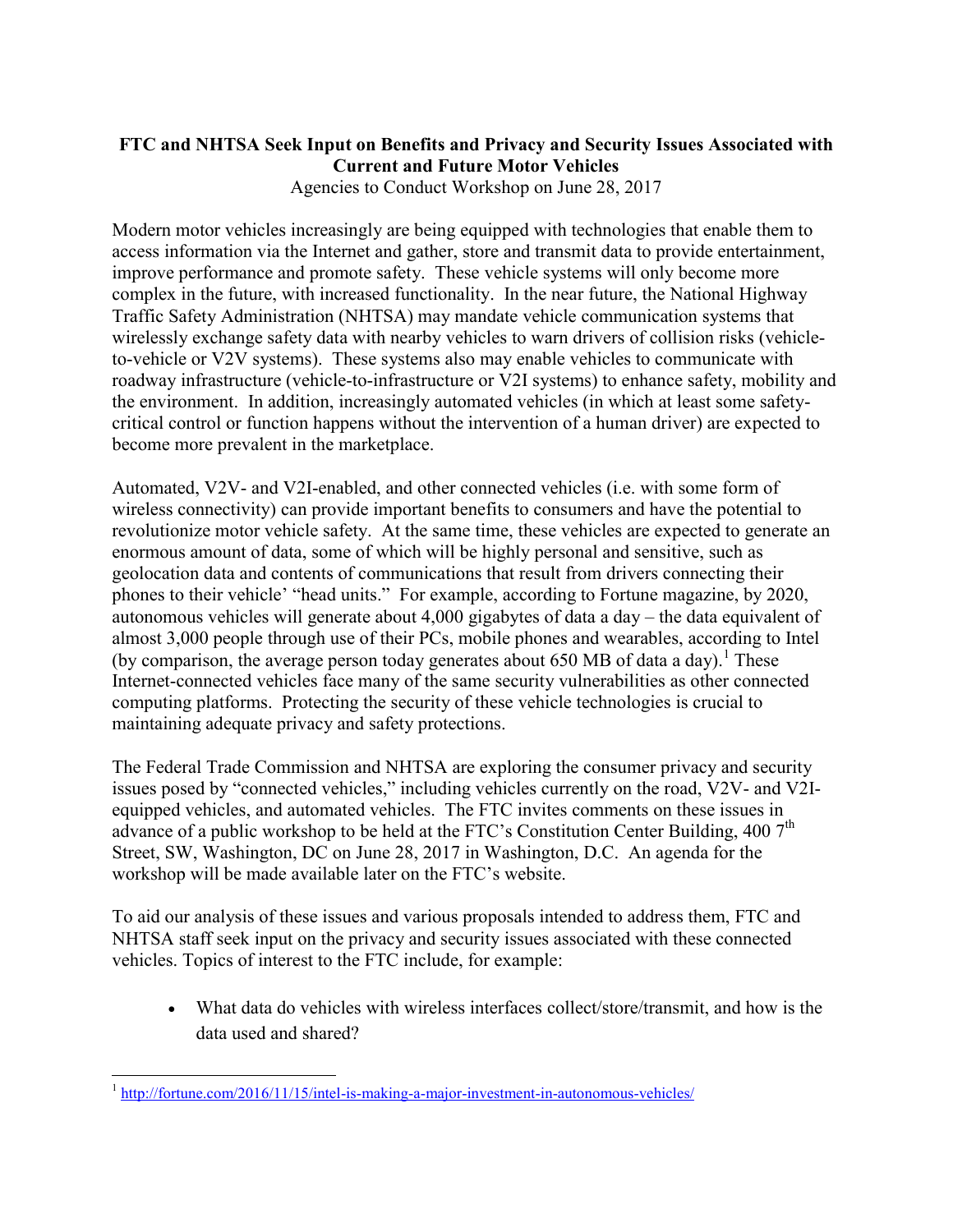- How do these vehicles integrate data into their functionality? How do consumers benefit from the collection and use of their information?
- What are the current roles of vehicle manufacturers, parts suppliers, technology companies, and other stakeholders in collecting data and ensuring security? How are these roles expected to evolve?
- What are the vehicle manufacturers' privacy and security policies and practices? How are those policies and practices communicated to consumers? What choices are consumers given about how their data is collected, stored, and used? Who owns the data?
- What, if any, privacy and security harms can arise from connected vehicle manufacturers and their service providers' collection and use of data? What is the likelihood of such harms?
- What privacy and security issues might arise from consumer operation of connected vehicles, including use of third-party aftermarket products that can plug into vehicle diagnostic systems, geolocation systems, or other data-generating aspects of connected vehicles?
- What evidence exists regarding consumer perceptions of connected vehicles and their data collection and use practices?
- What are the roles of the FTC, NHTSA, and other federal government agencies with regard to the privacy and security issues concerning connected vehicles?
- What self-regulatory standards apply to privacy and security issues relating to connected vehicles?

FTC and NHTSA staff welcomes comment on these and related questions and issues. The FTC will accept submissions through April 20, 2017. Interested parties may file a comment online or on paper. Write "Connected Cars Workshop and P175403" on your comment and file your comment online at<https://ftcpublic.commentworks.com/ftc/connectedcarsworkshop> by following the instructions on the web-based form. If you prefer to file your comment on paper, write "Connected Cars Workshop and P175403" on your comment and on the envelope, and mail your comment to the following address: Federal Trade Commission, Office of the Secretary, 600 Pennsylvania Avenue, NW, Suite CC-5610 (Annex A), Washington, DC 20580, or deliver your comment to the following address: Federal Trade Commission, Office of the Secretary, Constitution Center, 400 7th Street, SW, 5th Floor, Suite 5610 (Annex A), Washington, DC 20024. The FTC requests that any paper submissions be sent by courier or overnight service, if possible, because postal mail in the Washington area and at the Commission is subject to delay due to heightened security precautions.

Your comment - including your name and your state - will be placed on the public record of this proceeding, including, to the extent practicable, on the public Commission Website, at [https://www.ftc.gov/policy/public-comments.](https://www.ftc.gov/policy/public-comments) As a matter of discretion, the Commission tries to